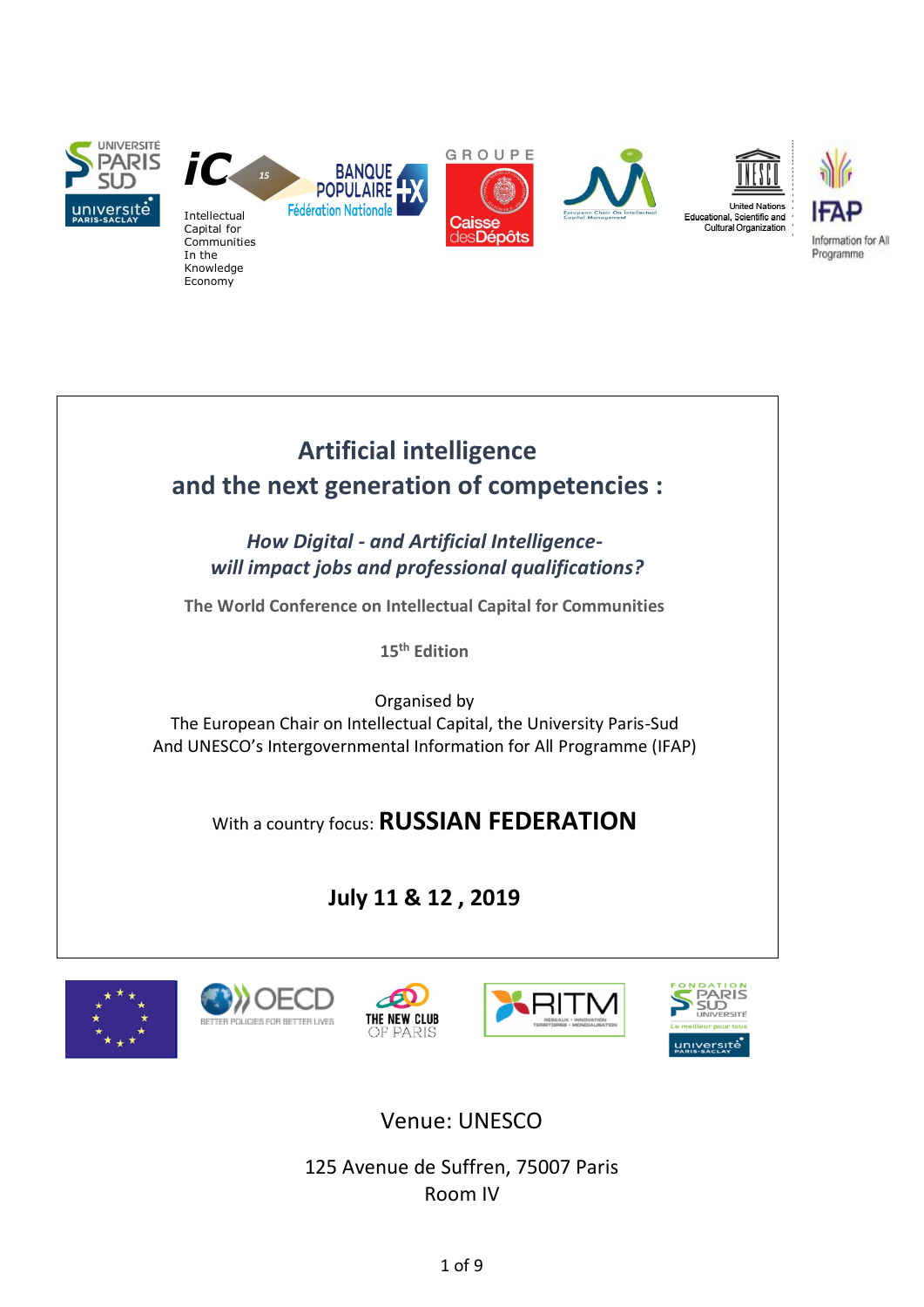#### **PRESENTATION**

The central theme of the 15th Edition of the World Intellectual Capital (IC) Conference is **"***Artificial intelligence and the next generation of competencies: How will Digital – and Artificial – Intelligence impact jobs and professional qualifications?* The future of jobs and the accompanying competencies are ever important questions as digital technologies have become ubiquitous and part of everyday life in a continuously changing society. This dynamic context requires new business models and other profound organizational transformations as digital intelligence is driving transformation via its sources, scope (now global), scale and speed (the 4s noted in Bharadwaj et al. 2013).

The debate on the impact of digital transformation on societies and the vulnerability of societies as we know it, is at the forefront of work by economists and international institutions (OECD, World Bank, UNESCO, ITO and WEF). Economists, such as Robert Gordon, consider that humanity is entering a period of slow growth where the impact of (digital) technology will be weak, while others consider that it will have a fundamental role in the transformation of jobs and productivity in general<sup>1</sup>. Despite the lack of studies on the impact of robotics on employment, there is growing policy interest with regards to the impact of digital technology – especially artificial intelligence – on jobs and needed qualifications for the workplace of tomorrow.

#### **The starting point: the impact of digitization on employment**

The study by Frey and Osborne (2013)<sup>2</sup> paved the way for questions about the impact of robots on jobs. This was one of the first studies to systematically examine the impact of automation on jobs in the USA. It analyzed the probability of the computerization of 702 jobs in the USA and concluded that 47% were at risk. The level of risk varied depending on the type of job and the level of qualification. The sensitivity factor (risk) of various employment profile ranged from 99% for telemarketers to 0.28% for recreational therapists.

In France, a study by the *Conseil d'Orientation pour l'Emploi (*2017), provides an in-depth approach to job sensitivity. It begins with an investigation of working conditions (in 2013 mainly) and is based on the calculation of an Automation Index, which varies between zero and one. The distribution of the index is not homogeneous and it reaches its maximum over 0.7) for less than 10% of the labour force, while only 10% of jobs are likely to be entirely lost. However, almost 50% are likely to change.

In Japan, a study by the Nomura Research Institute concluded that 49% of industrial jobs are sensitive to automation, compared with 35% in Great Britain and 47% in the USA. The potentially high rate of automation in Japan is justified by the fact that many of the tasks that are already automated in Great Britain or the USA are still performed manually in Japan.

More recently (March 2017), Daron Acemoglu and Pascual Restrepo published a study that showed the considerable negative impact robotics have already had on jobs in the USA. Between 1990 and 2007, up to 670 000 jobs were lost in the manufacturing industry. According to the authors' calculations, the introduction of a robot can replace 1000 jobs, which reduces the employment rate from 0.18 to 0.34%, and wages from 0.25 to 0.5%. For the whole OECD area, the study conducted by ZEW researchers Arntz et al. (2016) clearly shows that around 9% of jobs are automated and that this figure can be

 $\overline{a}$ 

<sup>&</sup>lt;sup>1</sup> MIT economists, Erik Brynjolfsson and Andrew McAfee in particular

<sup>&</sup>lt;sup>2</sup> Carl Benedikt Frey and Michael A. Osborne n The Future of Employment: How Susceptible are jobs to Computerisation ? September 17, 2013, available at : https://www.oxfordmartin.ox.ac.uk/downloads/academic/The\_Future\_of\_Employment.pdf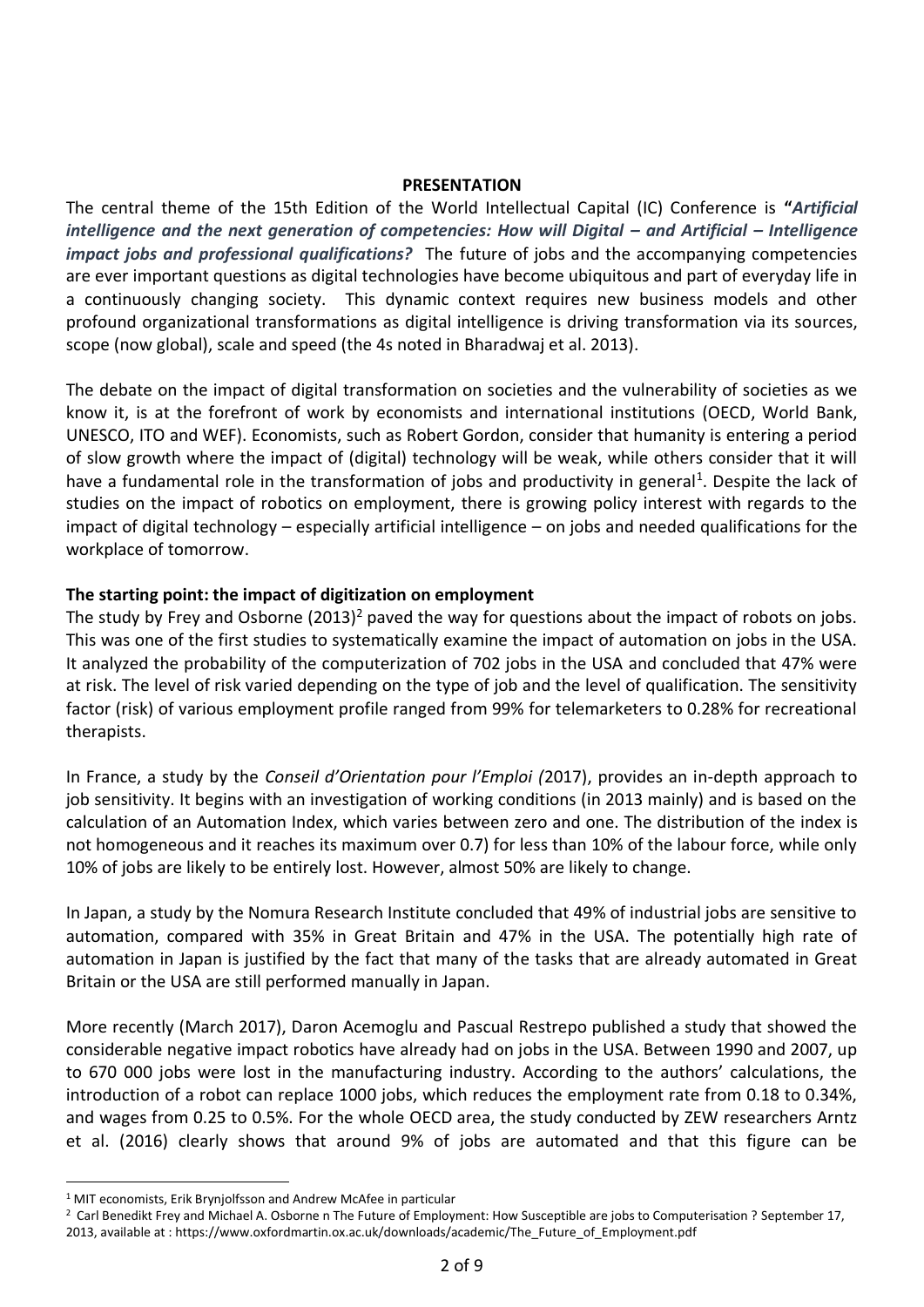differentiated by job type – the least skilled and therefore the least educated are most affected. The study concludes that one can see an evolution rather than a revolution; there is no scarcity of jobs, but rather a change in their structure. The World Bank also indicated recently that such an impact is also concerning emerging and developing countries.

## **Change in work content and conditions**

Historically, technology has removed jobs in some sectors, while creating jobs in others. In the 1920s, the automobile destroyed jobs in equestrian transport, but led to the creation of motels in the hotel industry. Today, technology is changing the nature of work, not only by changing the boundaries of companies, but also by reshaping skills and reducing industrial employment, although the impact might have been exaggerated (World Bank, 2018).

It is therefore to be expected that the labour market will continue to be transformed by the ongoing digital revolution. There are a number of notable trends (OECD 2017):

- jobs in production will disappear globally, with possible redeployment between regions;
- new forms of work will emerge;
- the rapid growth of transactions on online platforms in particular in housing and mobility has resulted in the creation of a set of often precarious, flexible and temporary jobs;
- growth in self-employment, which is already observable in several OECD countries.

Given current developments, there is therefore a need for a systemic vision of the structuring of the labour market in relation to emerging value spaces. The differentiation between salary and non-salary jobs is a key aspect in understanding work forms – closely followed by the differentiation between formal and informal jobs.

From a long-term perspective, the question posed here is how employment is structured at regional or country level, and what are its main determining factors. This question should also be considered with regards to innovation in the workplace and the contribution of higher education institutions.

# **Artificial intelligence and the wetware<sup>3</sup> landscape**

 $\overline{a}$ 

Artificial intelligence (AI), driven by machine learning, offers a set of skills that can surpass human capacities in specific cognitive domains. AI deployment should also be considered from the standpoint of knowledge, creativity and social interaction. It is already present in formalized /programmable knowledge and is currently spreading to interactions with tacit knowledge. What will happen next? Will social interaction and wetware combine with programmable knowledge, taking advantage of deep learning? The stakes for societies are high, especially those related to investment in competences, and technology rent generation (IPRs).

Another issue is the issue of human–AI interaction (and substitution), especially with respect to literacy and numerical competences (Elliott, 2017). In other words, will the shift in jobs and skills change in the future, compared to what has been observed in the past, as a result of AI taking over existing and future competences?

This question raises the issue of aligning education with emerging needs. More generally, beyond the technological revolution, AI raises societal and ethical issues that need to be addressed globally

 $3$  The wetware refers especially to the human mind and its capacity of ideas generation and combination. It often used as a concept complementary to hardware and software.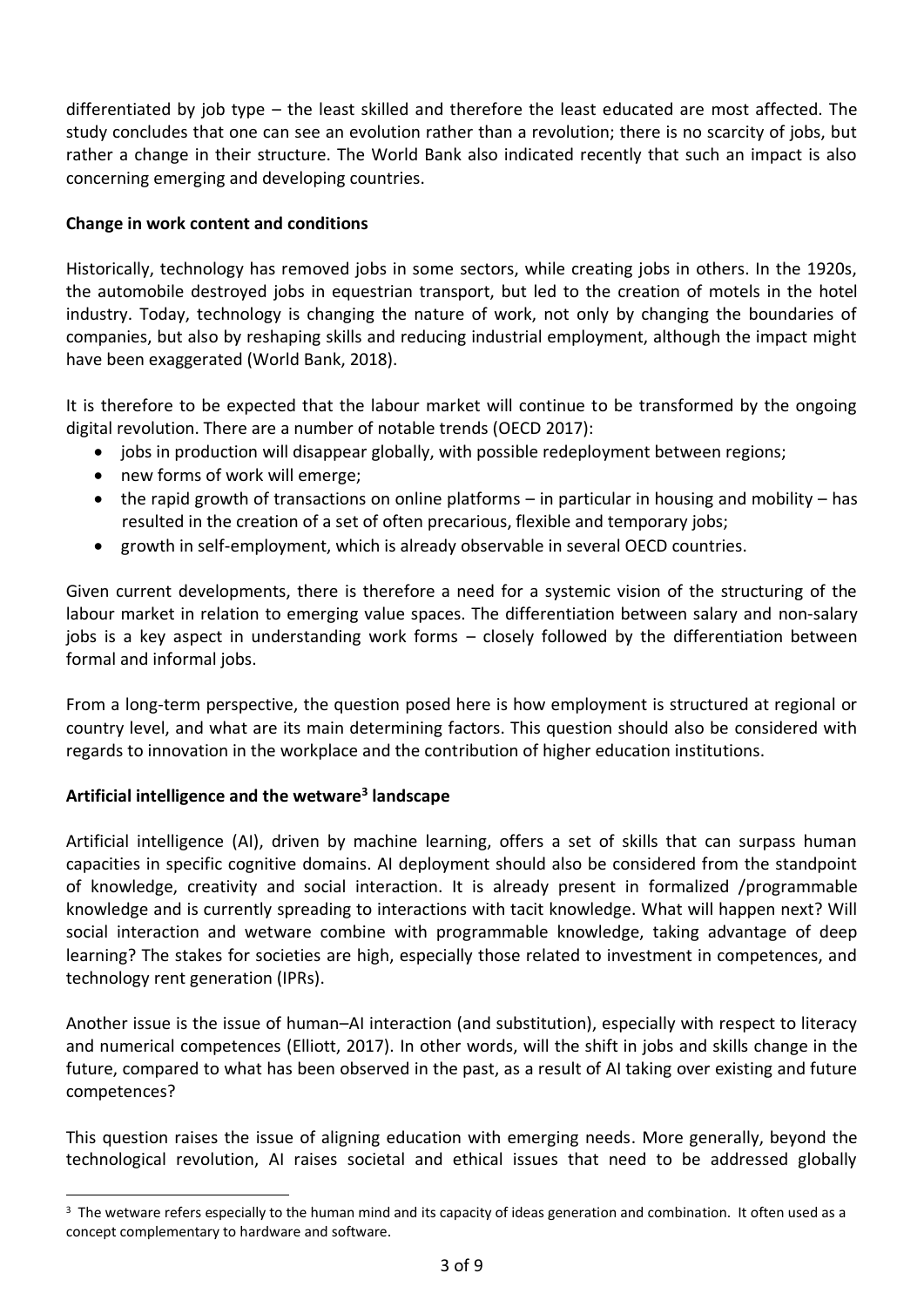(UNESCO, 2018). It also raises the issue of AI knowledge distribution among nations – and therefore of the AI divide and challenges exist in terms of infrastructure, skills, knowledge gaps, research capacities and availability of local data, which need to be overcome to fully harness the deployment of AI.

#### **Changing competencies: challenges**

Competency Profile Analysis is an important way to determine job profiles. A recent report (McKinsey, 2018), indicates three trends:

- 1) A decrease in physical and manual skills over the period 2002–2030 (from 33% to 26%);
- 2) A decrease in the share of basic cognitive skills (from 20% to 15%, respectively);
- 3) No significant change in higher cognitive skills (around 22%); and
- 4) An increase in the respective shares of social and emotional, and technological skills.

The latter finding suggests the relative importance of technological, and complementary emotional and social interaction competences will grow. Furthermore, demand for the following specific skills is expected to grow (by 2022): analytical thinking and innovation; active learning and learning strategies; creativity, originality and initiative; technology design and programming; critical thinking and analysis; complex problem-solving; leadership and social influence; emotional intelligence; reasoning, problemsolving and ideation; and systems analysis and evaluation. At the same time, demand for the following skills is expected to decline: manual dexterity, endurance and precision; memory, verbal, auditory and spatial abilities; management of financial and material resources; technology installation and maintenance; reading, writing, mathematics and active listening; management of personnel; quality control and safety awareness; Coordination and time management; Visual, auditory and speech abilities; and technology use, monitoring and control (WEF, 2018). These lists indicate that besides technology, the future will see demand increase for competencies related to emotion, social interaction and creativity, while physical tasks and those requiring reading and writing skills are expected to decrease.

Beyond these lists, it is also important to develop a systematic view of how human–AI interactions will operate, and how they will impact competencies and job profiles and how higher education institutions and learning institutions prepare people by offering opportunities to acquire these competencies. Earlier editions of the *IC for Communities* conference series have discussed some of these issues. However, it will be explored in more depth in the 15th Edition of the World Conference on Intellectual Capital for Communities. The conference will look at these competencies from different angles: geographical (Asia, Europe, North and South America, and Africa), institutional (large companies, large international institutions, small companies), and professional (scholars, policy and private sector decision-makers). The following themes will be addressed during the conference:

#### **1)-Foresight for next generation jobs and competency profiles**

o *Foresight exercises for next-generation jobs and competence profiles*. Although several studies have addressed the issue of job profiles and competencies are often divergent. Key scholars and experts will be invited to present their methodological framework, content and conclusions, in order to arrive to a consensus on policy recommendations on the next generation jobs and competency profiles.

o *Modelling future production systems***:** How will value (of any innovative offer) be created in the medium term? What is the role of digital and AI technologies? What are the characteristics of the 2030 enterprise? What will be the role of real-time decision-making, and what employment profiles and competencies will be required?

o *Intangibility, digital, and future production systems***.** The question here relates to the type of exchange instruments used by people, especially in a context where acceleration – e.g. the accelerated production of links, becomes a major production system. The multiplicity of spaces for value creation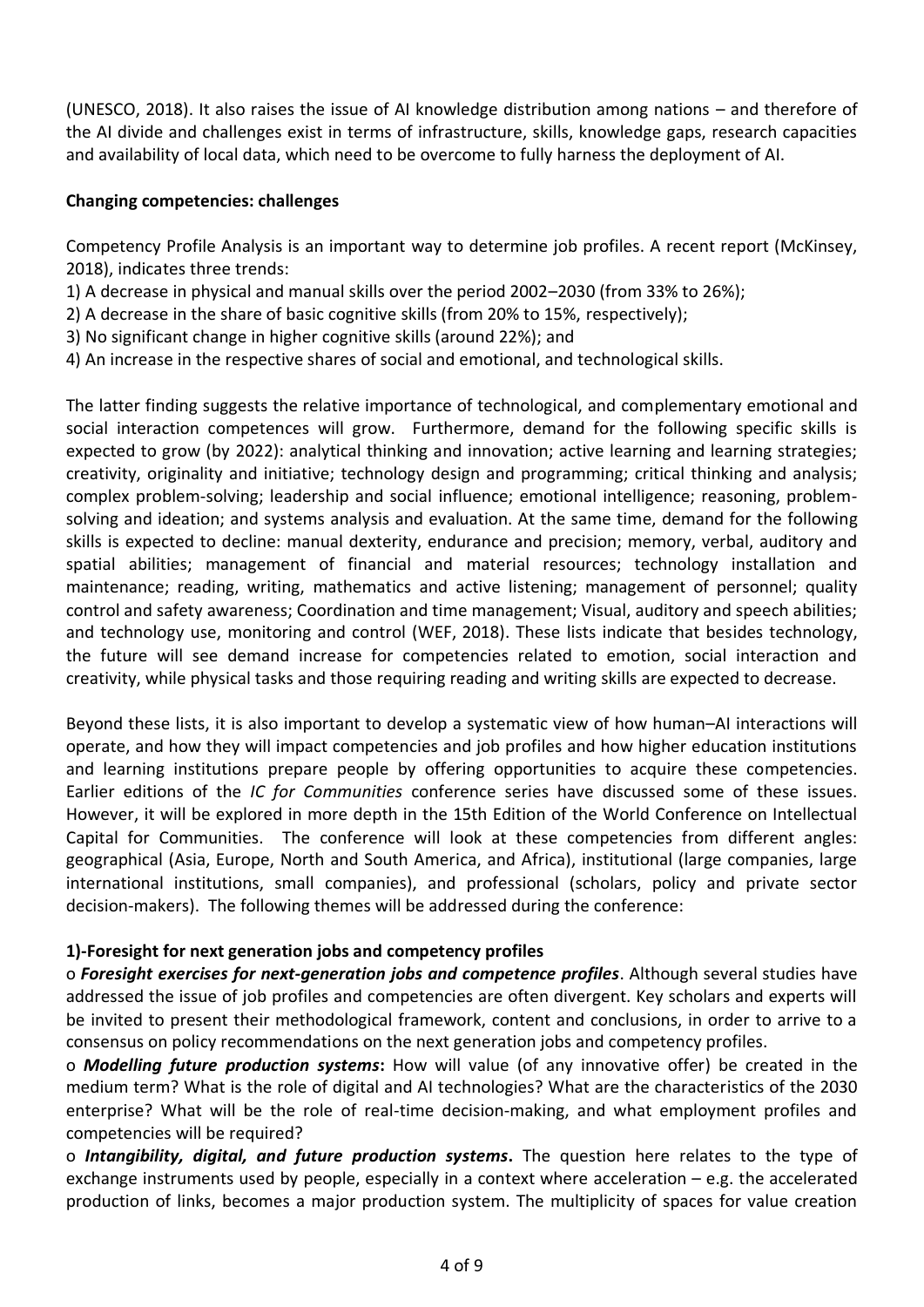and the ubiquity of digitality means that one can expect exchange and social interaction to become organized along intangibles such as brands, data, and reputation.

o *The role of digital data in productivity systems, and the impact on human capital*. How will digital and human capital and, more generally, intangibles (intellectual capital) impact productivity growth? What new measures can be proposed, given emerging value production system(s)?

o *Analyzing platforms and hybrid organizations.* The hybridation of resources is being accelerated by theoretical role of data. This is clear in the case of digital platforms ("GAFA" and others) that have market power around which innovations are concentrated and organized. One also needs to look at hybrid organizations with a mix of private and public resources, or market- and non-market-oriented organizations. Beyond establishing typologies, it is important to document governance structures and processes in detail, examine the impact of innovation capabilities and the sustainability of ecosystems on society in general, and understand the impact of such an organisational form on job profiles and competence development.

### **2)- AI and the digital divide**

 $\overline{a}$ 

o *The AI technological and societal divide* **among nations.** How will investment in AI affect the distribution of technological and scientific power among nations? How, specifically, will developing and emerging nations contribute to, and benefit from, the AI revolution? What is role of their scientific and technological capabilities?

#### **3) The role of education in a world of AI**

o *Education and institutional challenges.* The emergence of AI poses important challenges for education and innovation systems and the societies in general. Such challenges need to be addressed from different angles (funding, programmes, animation, and competences changes).

#### **4) Responsible development and implementation of AI for learning**

o *AI and ethics***.** The massive use of data, together with human interfaces, means that AI raises important ethical issues. How should this dimension be addressed in different contexts? What is role of international coordination? How can AI contribute to a safe and ethical cyberspace? Several issues are then posed, including those related to the status of agent<sup>4</sup>.

### **5) Competencies for AI: Entry points and new orientations**

o *Key competencies for real***-time management. The generalization of real-time data poses important questions for decision-making:** What competences needed for the real-time management, and what impact such a management will have on organizational performance. As at former World Intellectual Capital (IC) Conferences these questions are addressed at various levels: country, regional and local, cities, companies and networks.

The conference will also address various recurrent topics from previous World Intellectual Capital (IC) Conferences, such as intangibles and productivity growth, innovation policy, information sharing, knowledge transfer, measurement, valuation and reporting, as well as the future research and policy agenda for intangibles and intellectual capital.

This year, following the success of IC8 (South Korea), IC9 (The Mediterranean), IC10 (Brazil), IC11 (China), IC12 (Africa), IC13 (Japan), IC14 (France), we will focus on Russia.

<sup>4</sup> See the reports of COMEST / UNESCO. For instance the report of Robotics ethics. UNESCO, World Commission on the Ethics of Science Knowledge and Technology (COMEST). Report of COMEST on Robotics Ethics. 14 September 2017.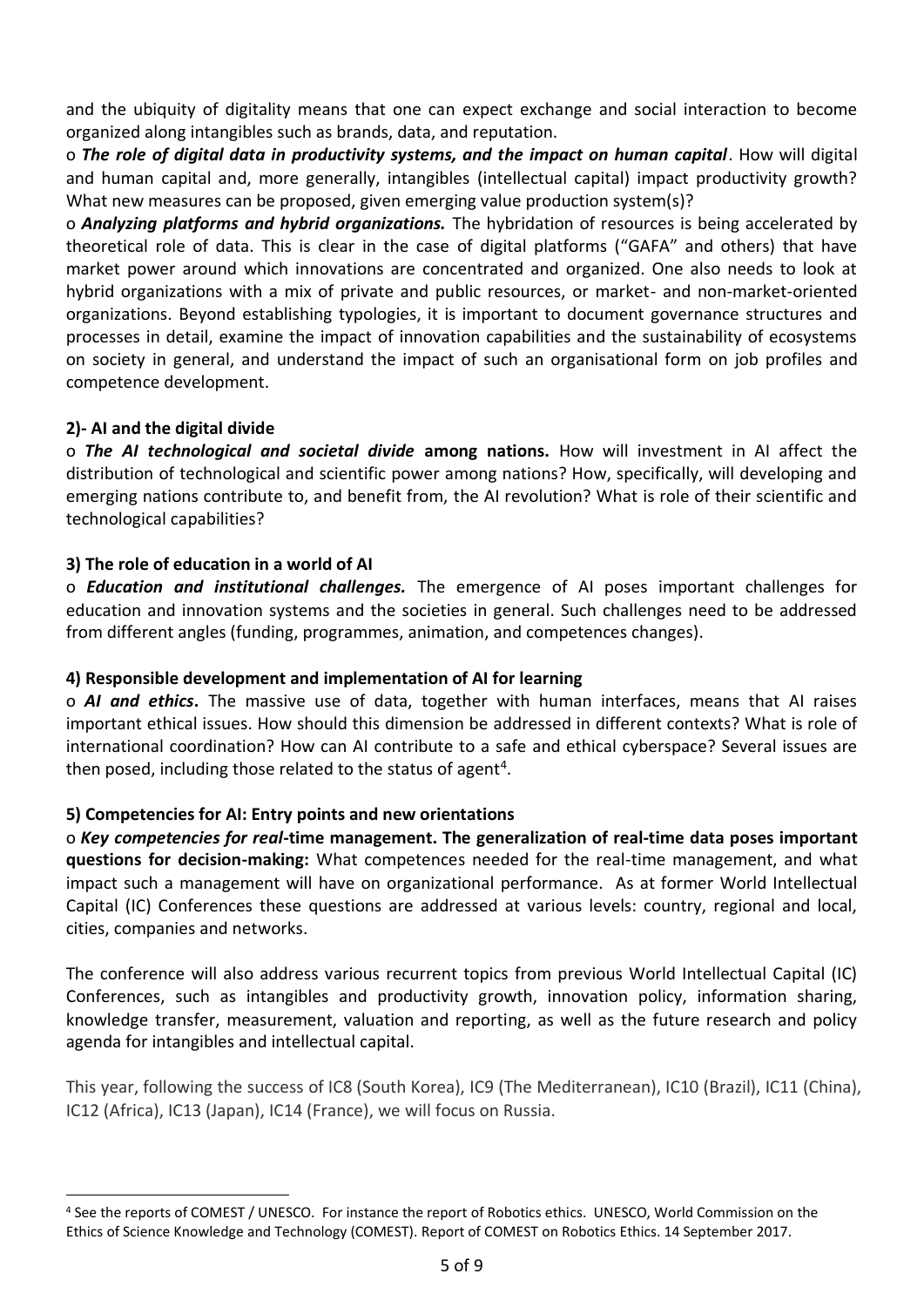We will also dedicated a special session to the forthcoming special issue of Journal of Intellectual Capital on **Intellectual Capital, Firms' Innovation Growth and Emerging Value Spaces**. http://emeraldgrouppublishing.com/products/journals/call\_for\_papers.htm?id=8559

#### **ORGANISATION**

**Scientific Direction**: Ahmed Bounfour, Professor, European Chair on Intangibles, Paris-Sud-University, ahmed.bounfour@u-psud.fr

**Organization**: Laura Kreiling, Paris-Sud-University: Laura.kreiling@u-psud.fr

**Logistics:** Marielle Rosine, Paris-Sud-University: Marielle.rosine@u-psud.fr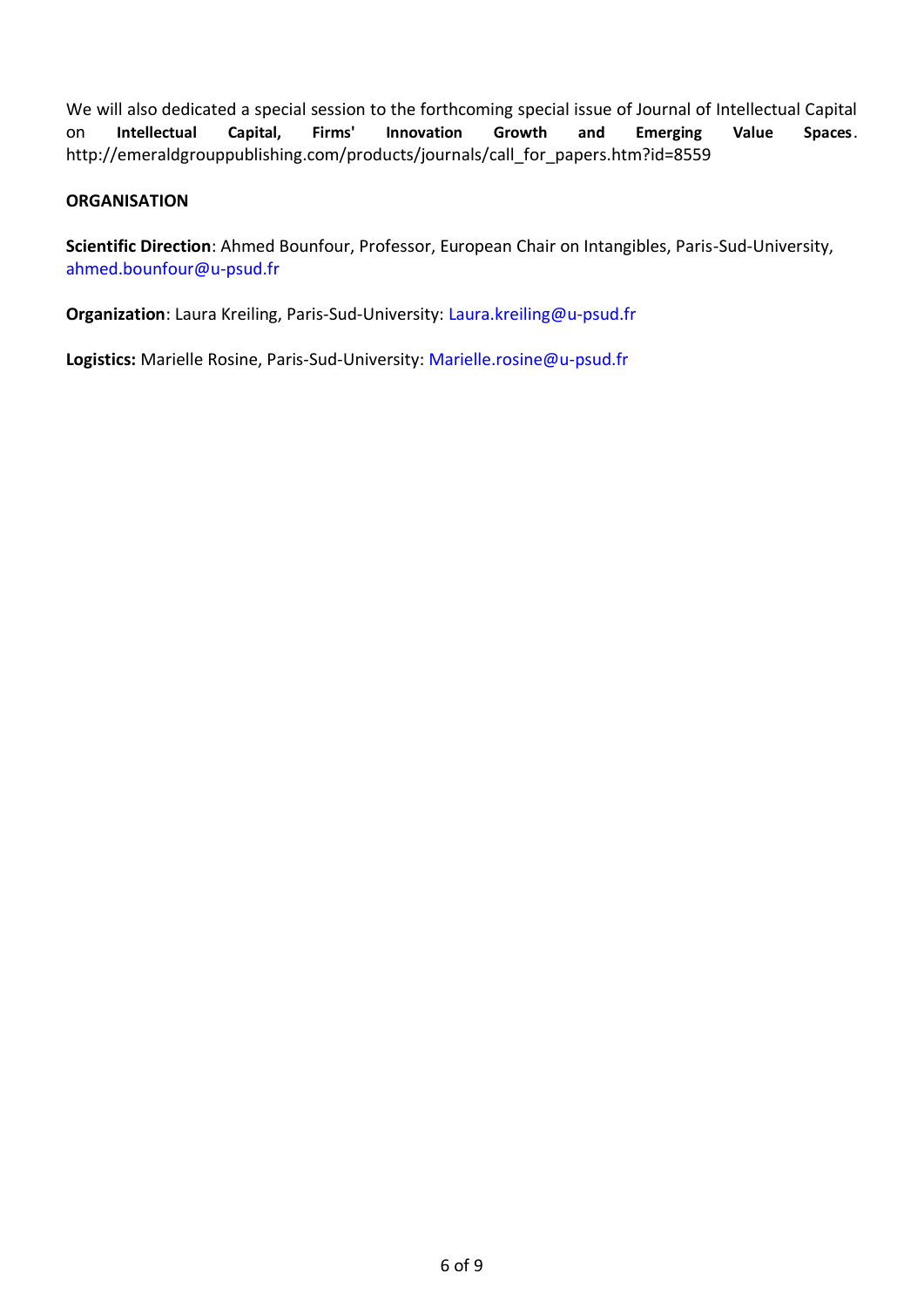**Agenda**

# **Day 1 – Thursday July 11, 2019**

8.15 – 8.45 am: Registration

8.50-9.10 am Welcome address:

# **Etienne Augé,** Vice-president, Université Paris-Sud, Université Paris-Saclay

## **Session 1**

**ARTIFICIAL INTELLIGENCE, COMPETENCES OF TOMORROW : THE POLICY AGENDA**

Moderator: **Dorothy Gordon,** IFAP Chair, UNESCO

## **9.10-11.00**

- **Doreen Bogdan Martin**, Director, Telecommunication Development Bureau of the International Telecommunication Union (ITU), Switzerland (Video message)
- **Dominique Guellec,** Head of Division, OECD Directorate for Science, Technology and Innovation, Organization for Economic Co-operation and Development (OECD)
- **Bertrand Pailhès**, Coordinator, French National Strategy for AI, France
- **Takao Nitta**, Director, Bureau of Science, Technology and Innovation Policy, Cabinet Office, Japan
- **Maxim Fedorov**, Professor, Director, Skoltech Center for Computational and Data-Intensive Science and Engineering, Russian Federation

# **Health Break – Networking: 11.00 – 11.30**

### **Session 2**

Moderator: **Ahmed Bounfour,** Université Paris-Sud, Université Paris-Saclay

# **11.30-12.00**

**KEY NOTE SPEECH: LEONARD NAKAMURA**, Emeritus Economist, Federal Reserve Bank of Philadelphia, United States of America, "Economic Growth Too Slow or Too fast: Measuring the Value of Intangibles and AI"

#### **Session 3**

# **FORESIGHT FOR NEXT GENERATION JOBS AND COMPETENCY PROFILES**

Moderator: **Frédéric Caillaud,** INPI

# **12.00-13.15**

- **Valerio Dilda**, "AI and the future competences", partner, McKinsey, France
- **Ekkehard Ernst**, "Human vs machine intelligence what's at stake really?", Chief Macroeconomic Policy Unit, International Labour Organization (ILO), Switzerland
- **Nicolas Sabouret**, "What AI can do and what it cannot do", Université Paris-Sud, Université Paris-Saclay, France
- **Wolfgang Baer, Mustafa Canan, Raymond Jones, Ben Carlton, Johnathan Mun and Thomas Housel:** "Challenge for Acquisition of AI: An Econophysics Approach", Naval Postgraduate School (NPS), United States

### **Lunch break 13.15 – 14.15**

# **Session 4**

**EDUCATION AND JOBS IN A WORLD OF AI** Moderator: **Andrés Barreneche,** OECD

### **14.15-15.30**

- **Jerome Morresey**, Chief Executive Officer, Global eSchools & Communities Initiatives (GESCI), Kenya
- **Federica Saliola**, "The Changing Nature of Work", Director, the World Development Report 2019, World bank report on next jobs, The World Bank (online)
- **Stefan Güldenberg**, University of Liechtenstein, Liechtenstein, **Klaus North**, Wiesbaden Business School, Germany : "Tomorrow@Work: The Great Work Shift and What it Means for Our Lives"
- **Ilmi Salminen**, "Elements of AI", Business Designer at Reaktor, Finland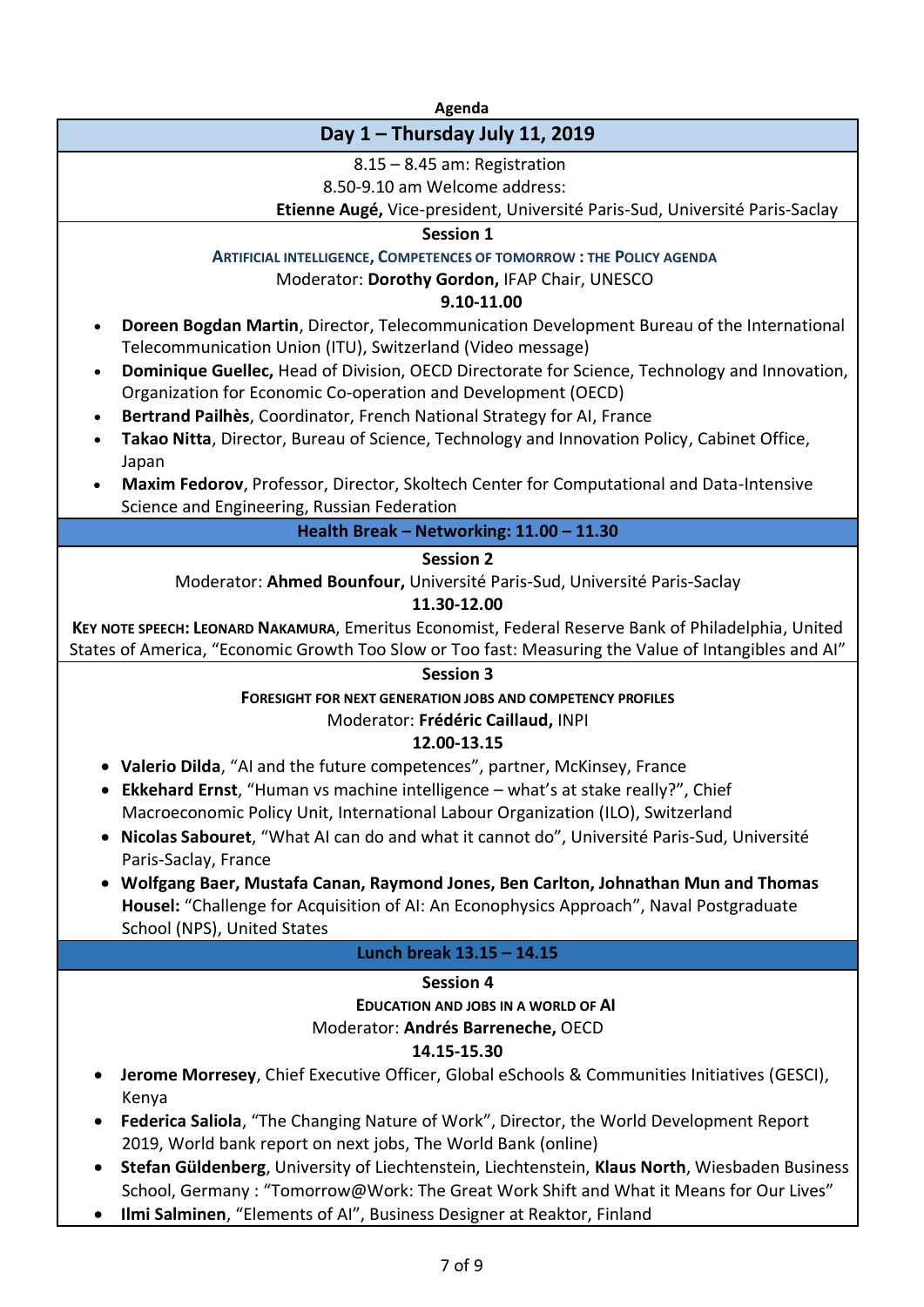# **Session 5**

## **AI AND THE DIGITAL DIVIDE**  Moderator: **Jaco Du Toit,** UNESCO **15.30-16.45**

- **Irene Kitsara**, "AI and the digital divide", Industrial Property Information Officer, World Intellectual Property Organization (WIPO), Switzerland (online)
- **Frédéric Caillaud**, "Business models of the owners of core AI patents", Director of innovation, National Institute of Industrial Property INPI), France
- **Ahmed Bounfour** "Platforms and investment in IP for AI", and colleagues; Professor, European Chair on Intangibles, Université Paris-Sud, Université Paris-Saclay
- **Mark West,** "I'd Blush if I Could: Closing the Digital Skills Gender Divide with Education and training", UNESCO, France

# **Health Break – Networking: 16.45-17.00**

### **Session 6**

# **RESPONSIBLE DEVELOPMENT AND IMPLEMENTATION OF AI FOR LEARNING** Moderator: **Raffaele Trapasso**, OECD

#### **17.00-18.30**

- **Nathalie Smuha,** "Ensuring Trustworthy AI a fundamental rights-based perspective to AI governance" Assistant Lecturer and Researcher at KULeuven, Faculty of Law & EC High-Level Expert Group on AI (Video message)
- **Bernd Stahl,** "When AI, Big Data and Ethics converge", Director of the Centre for Computing and Social Responsibility, De Montfort University, United Kingdom
- **Thomas Baudel**, "Ethics of AI, for researchers and practitioners ", Director of research, International Business Machines Corporation (IBM), France
- **Irina Zoubenko-Laplante** "Technical and legal aspects relating to the desirability of a standardsetting instrument on the ethics of AI", Section, Bioethics and Ethics of Science, Sector for Social and Human, UNESCO

**18.30 Reception organized by the Permanent Delegation of the Russian Federation**

# **Day 2 – Friday July 12, 2019**

9.00-9.10 am Welcome address:

**Moez Chakchouk**, Assistant Director-General Communication and Information Sector, UNESCO

### **Session 7**

### **COMPETENCIES FOR AI : ENTRY POINTS AND NEW ORIENTATIONS**

### Moderator: **Thomas J. Housel**, NPS

# **9.10-10.45**

- **Cécile Wendling**, "Future of work and upskilling", Group Head of Foresight at AXA, France
- **Omar El Sawy**, Kenneth King Stonier endowed Chair in Business Administration and Professor of Information Systems in the Data Sciences & Operations Department of the Marshall School of Business at the University of Southern California; **Pernille Rydén**, Associate professor, Technical University of Denmark, Denmark, "Real-Time Management: When AI goes Fast & Flow"
- **Catarina Midoes**, "Robots, ICT and their impact on EU labour markets", Bruegel
- **Colin de la Higuera**, "Key digital and information literacy competencies for AI", UNESCO Chair for training of teachers through OERs, University of Nantes, France

**Health Break – Networking: 10.45 – 11.00**